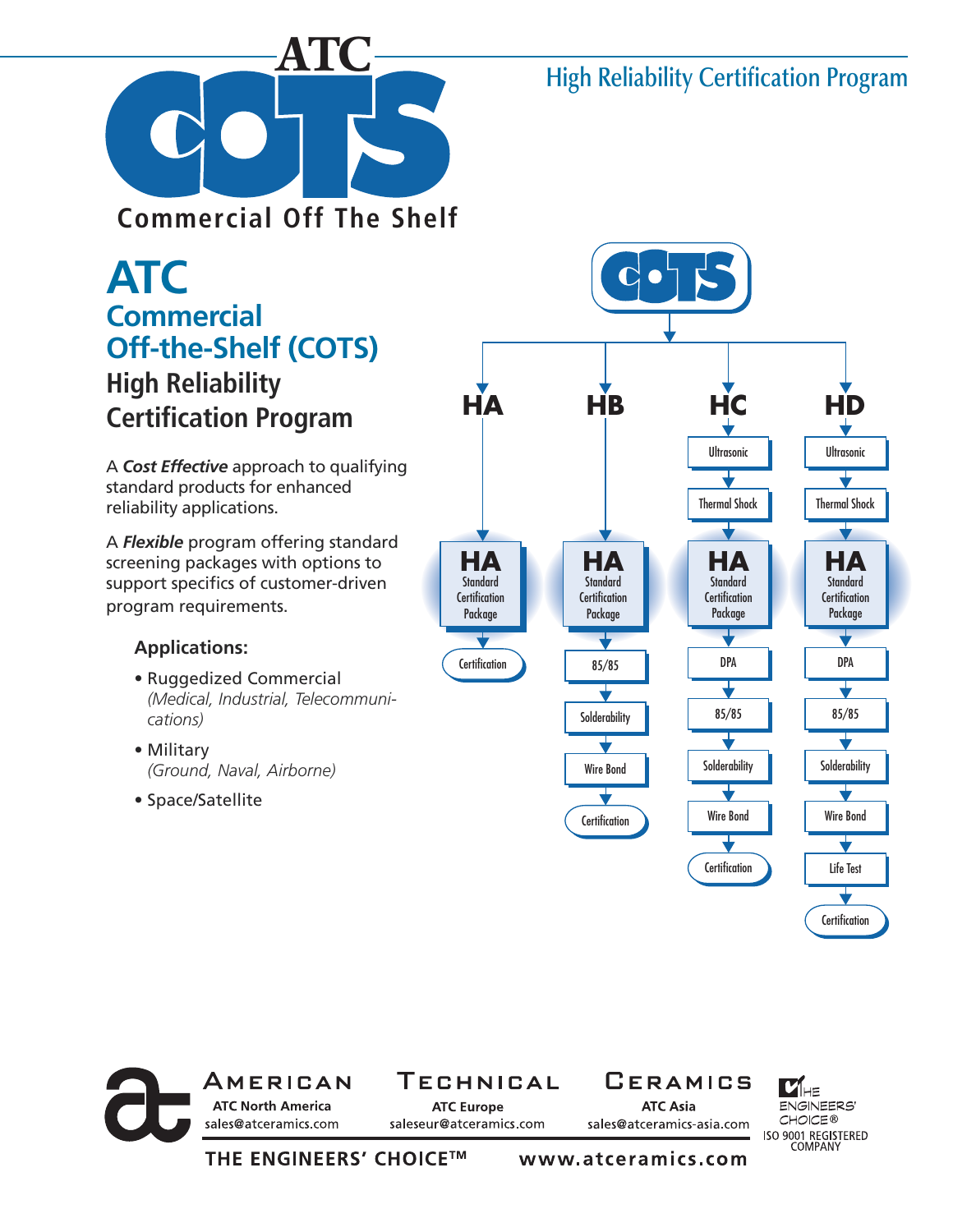

### **High Reliability Certification Program**

## **ATC COTS Screening Options**



#### **COTS Up-Screening ATC COTS Hi-Rel Certification and the Standard Certification Package**

COTS initiatives have ignited a fast-growing industry of test labs specializing in up-screening of commercial products for Hi-Rel applications. Recognizing the need for this service, ATC offers its extensive test laboratory facilities for COTS upscreening in a well-defined, modular package. ATC COTS upscreening is faster and more cost-effective than that of general purpose commercial test laboratories.

An increasing number of users are seeking to further reduce costs by eliminating their own source control drawings where possible. In such instances a standard Hi-Rel screening offering from a supplier simply requires the user to identify the supplier's Hi-Rel part number. Such standard offerings can be provided at substantially lower costs than those programs imposed by customized source control drawings.

ATC's mature and knowledgeable test laboratory staff offer years of experience in high reliability testing, medical, military and aerospace quality conformance inspection and reliability programs.

As a supplier of high reliability products to the military, aerospace and telecommunications industry for over thirty years, ATC has participated in government programs for evaluation of HALT (Highly Accelerated Life Testing) as well as the development of reliability test requirements for MIL-PRF-55681 and MIL-PRF-123. During this time ATC has focused extensive work in the characterization of failure mechanisms in ceramic capacitors. Our experience in this field led us to develop a standard Hi-Rel Certification Package that is guaranteed to ensure a capacitor manufacturing lot or inspection lot is free of residual mechanisms for early failure.

The COTS Certification Package is designed to ensure that any infant mortality subpopulation is identified and weeded out. This screen is designed to be more effective than that of the military established reliability specification MIL-PRF-55681 and the space level specification MIL-PRF-123.

In performance-critical applications requiring ruggedized or certified components, ATC COTS up-screening is the answer.

**AMERICAN TECHNICAL CERAMICS ATC North America** sales@atceramics.com **ATC Asia** sales@atceramics-asia.com **ATC Europe** saleseur@atceramics.com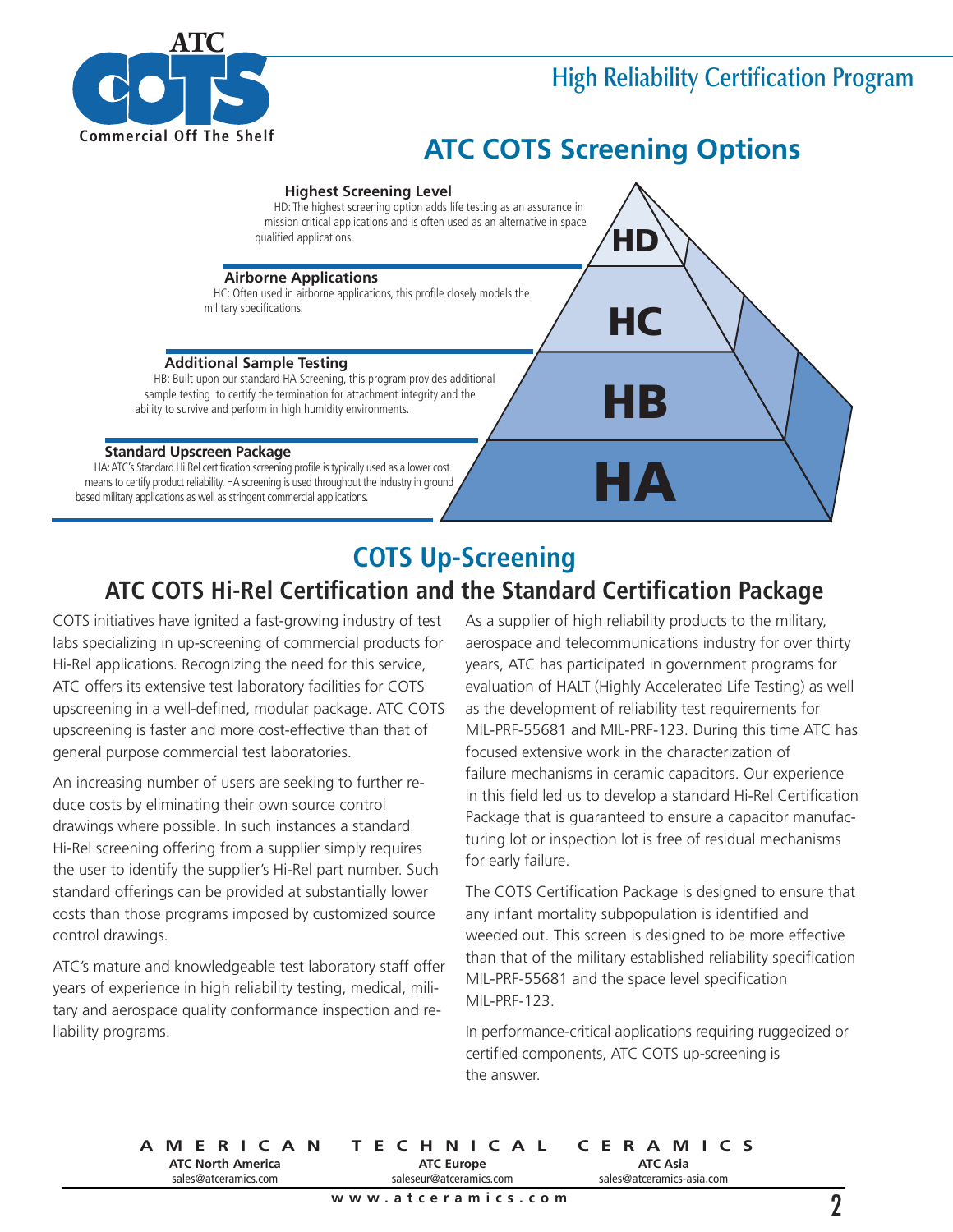# **ATC High Reliability Experience**

#### **ATC – The leader in High Performance RF Capacitors**

ATC was the first company to obtain qualification listing to the high frequency specification sheets of MIL-PRF-55681.

ATC products are known for their high power handing capability and reliability in mission critical applications.

The ATC 100 (BG) and 700 (BP) series capacitor chips are qualified to the "S" failure rate level. These products have been routinely and successfully used in space, satellite, military and telecommunication applications, where component failure cannot be tolerated.

The ATC standard catalog product is produced on the same manufacturing line as the ATC QPL product, with the identical procedures and controls. These are offered to you as high quality and high reliability COTS.

has been designed to satisfy virtually all high reliability applications. This ensures the highest quality upscreened COTS in the industry today.



| P/N Prefix |          |          |           |                                                      |             |
|------------|----------|----------|-----------|------------------------------------------------------|-------------|
| HA         | HB       | HC       | <b>HD</b> | <b>Evaluation Operation</b>                          | Sample Size |
|            |          | Χ        | X         | Ultrasonic Screening +                               | 100%        |
|            |          | X        | X         | Thermal Shock (5 Cycles for HC and 20 Cycles for HD) | 100%        |
| $\times$   | $\times$ | $\times$ | $\times$  | Standard Hi-Rel Certification Package (HA)           | 100%        |
|            |          | X        | X         | Destructive Physical Analysis                        | see table*  |
|            | X        | X        | X         | 85/85 (Low Voltage Moisture Humidity)                | 13 units*   |
|            | X        | X        | $\times$  | Solderability (Solderable or Solder Coated Only)     | 5 units*    |
|            | X        | X        | X         | Wire Bond Test (Gold Terminated Chips Only)          | 13 units*   |
|            |          |          | X         | Life Test (2000)                                     | 25 units*   |

ATC's Recommended Hi-Rel Certification Package "HA"

*\* Additional sample units required that have passed the 100% testing along with the deliverable (flight) quantity.*

*† Not applicable to SLC's or MLC's of sizes 0603 and smaller.* 

| <b>DPA Sample Table</b> |                                       |                      |  |  |  |  |
|-------------------------|---------------------------------------|----------------------|--|--|--|--|
| Lot Size                | Sample                                |                      |  |  |  |  |
| 501<br>35,001           | - 500<br>$-10.000$<br>10,001 - 35,000 | 14<br>32<br>50<br>80 |  |  |  |  |

**ATC North America** sales@atceramics.com

**ATC Europe** saleseur@atceramics.com

**AMERICAN TECHNICAL CERAMICS ATC Asia** sales@atceramics-asia.com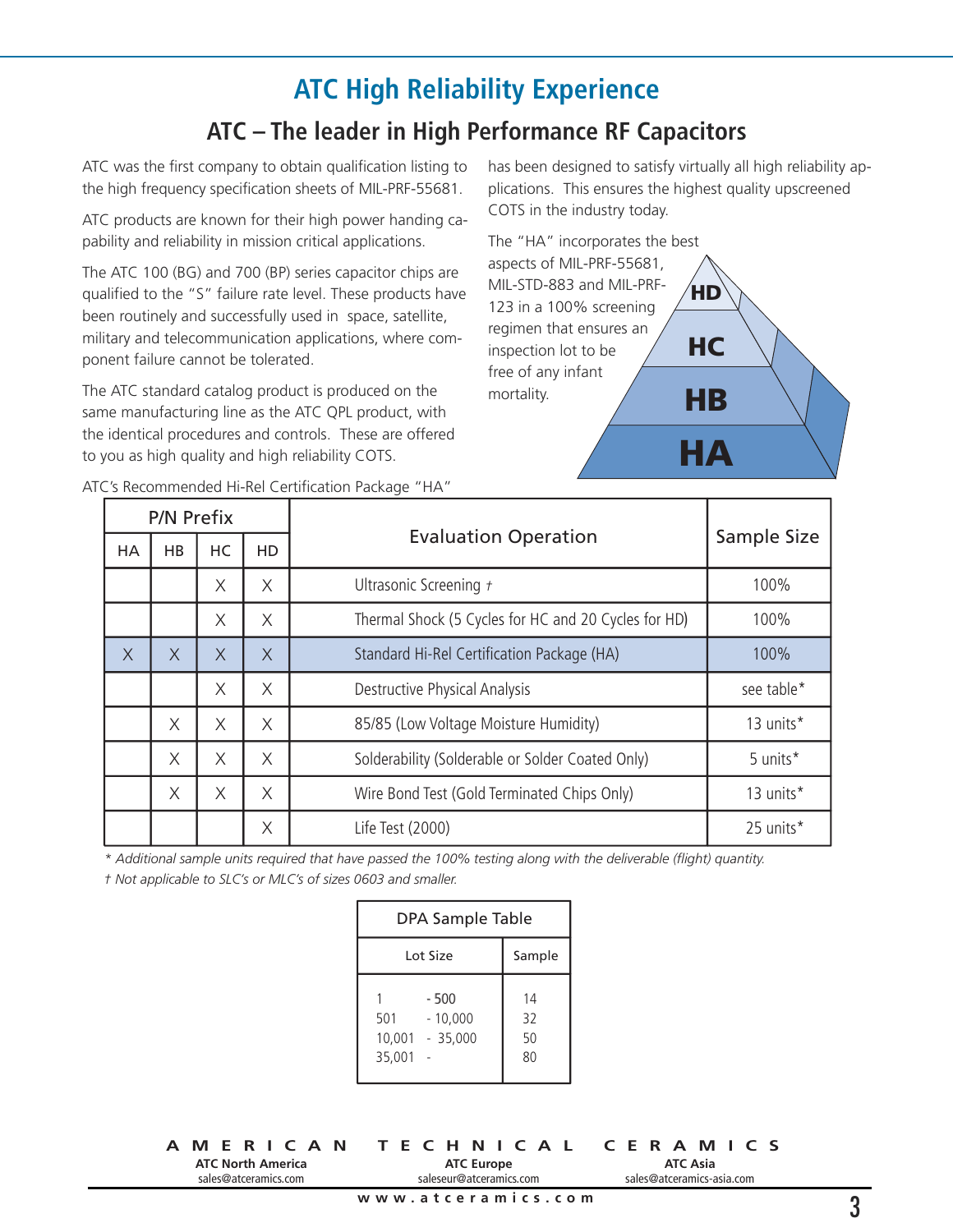### **Standard Hi-Rel Certification Package (HA)**

#### **Voltage Conditioning (Burn-In) exposure per MIL-PRF-55681 with the following conditions:**

1. Applied DC voltage: 200 % WVDC for WVDC's of 500 or less

120 % WVDC for WVDC's of 1250 or less 100 % WVDC for WVDC's > 1250

 Burn-in duration shall be 100 hours, except where there are failures it may be extended up to 300 hours.

 Burn-in shall be discontinued when 100 failure-free hours have been accumulated or when the PDA (Parts Defective Allowance) has been exceeded.

2. DWV: Applied DC voltage: 250 % WVDC for WVDC's of 500 or less 150 % WVDC for WVDC's of 1250 or less 120 % WVDC for WVDC's > 1250

- 3. IR: Applied DC voltage: At WVDC, except above WVDC's of 500 volts, the applied voltage shall be 500 volts.
- 4. Capacitance and Dissipation Factor
- 5. Visual @ 20 X
- 6. The PDA for steps 1 through 5, shall be 3 percent and the time between failures must be increasing at the end of voltage conditioning.
- 7. The final fault-free 100-hour interval shall also verify that any prior observed TBF (Time Before Failure) is increasing.

#### **Comparisons**

#### **MIL-PRF-123**

Voltage conditioning per MIL-PRF-123 is established at 168 hours minimum. It may be extended to 264 hours. The PDA is 3 percent and the last 48 hours of burn-in must exhibit less than 1 unit or 0.1 percent (whichever is greater) failed units.

**NOTE:** A decreasing failure rate is not certified.

#### **MIL-PRF-55681**

Voltage conditioning per MIL-PRF-55681 is established at 100 hours. It cannot be extended. The PDA is 8 percent.

**NOTE:** A decreasing failure rate is not certified.

Sales of ATC products are subject to the terms and conditions contained in American Technical Ceramics Corp. Terms and Conditions of Sale (ATC document #001-992 Rev. B 12/05). Copies of these terms and conditions will be provided upon request. They may also be viewed on ATC's website at *www.atceramics.com/productfinder/default.asp. Click on the link for Terms and Conditions of Sale.*

ATC has made every effort to have this information as accurate as possible. However, no responsibility is assumed by ATC for its use, nor for any infringements of rights of third parties which may result from its use. ATC reserves the right to revise the content or modify its product without prior notice. *©1999 American Technical Ceramics Corp. ATC# 001-906 Rev. E; 3/13*

**AMERICAN TECHNICAL CERAMICS ATC North America** sales@atceramics.com **ATC Europe** saleseur@atceramics.com

**ATC Asia** sales@atceramics-asia.com

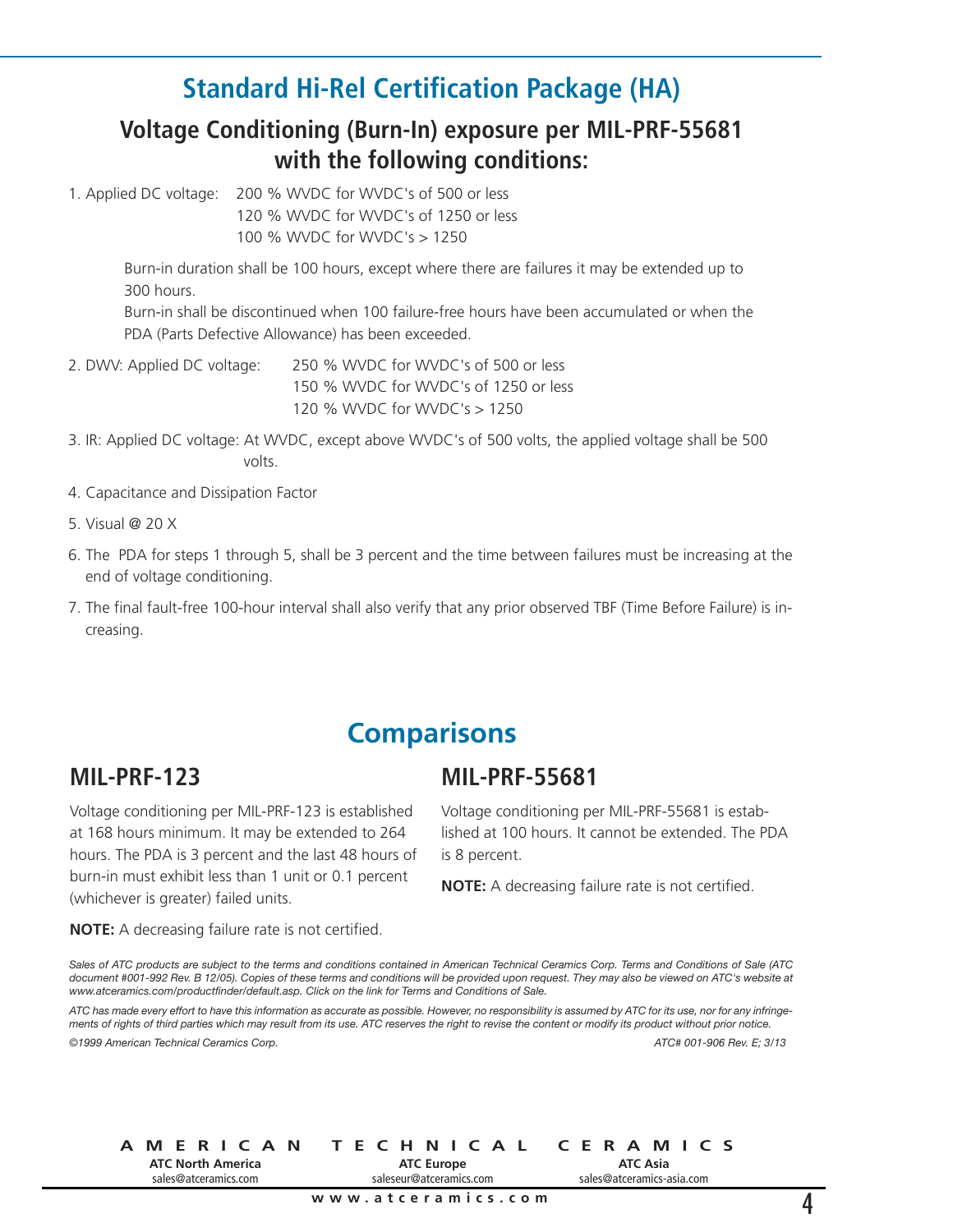# **American Technical Ceramics Corp.**

**Manufacturing Process Flow**



**AMERICAN TECHNICAL CERAMICS ATC North America** sales@atceramics.com **ATC Asia** sales@atceramics-asia.com **ATC Europe** saleseur@atceramics.com